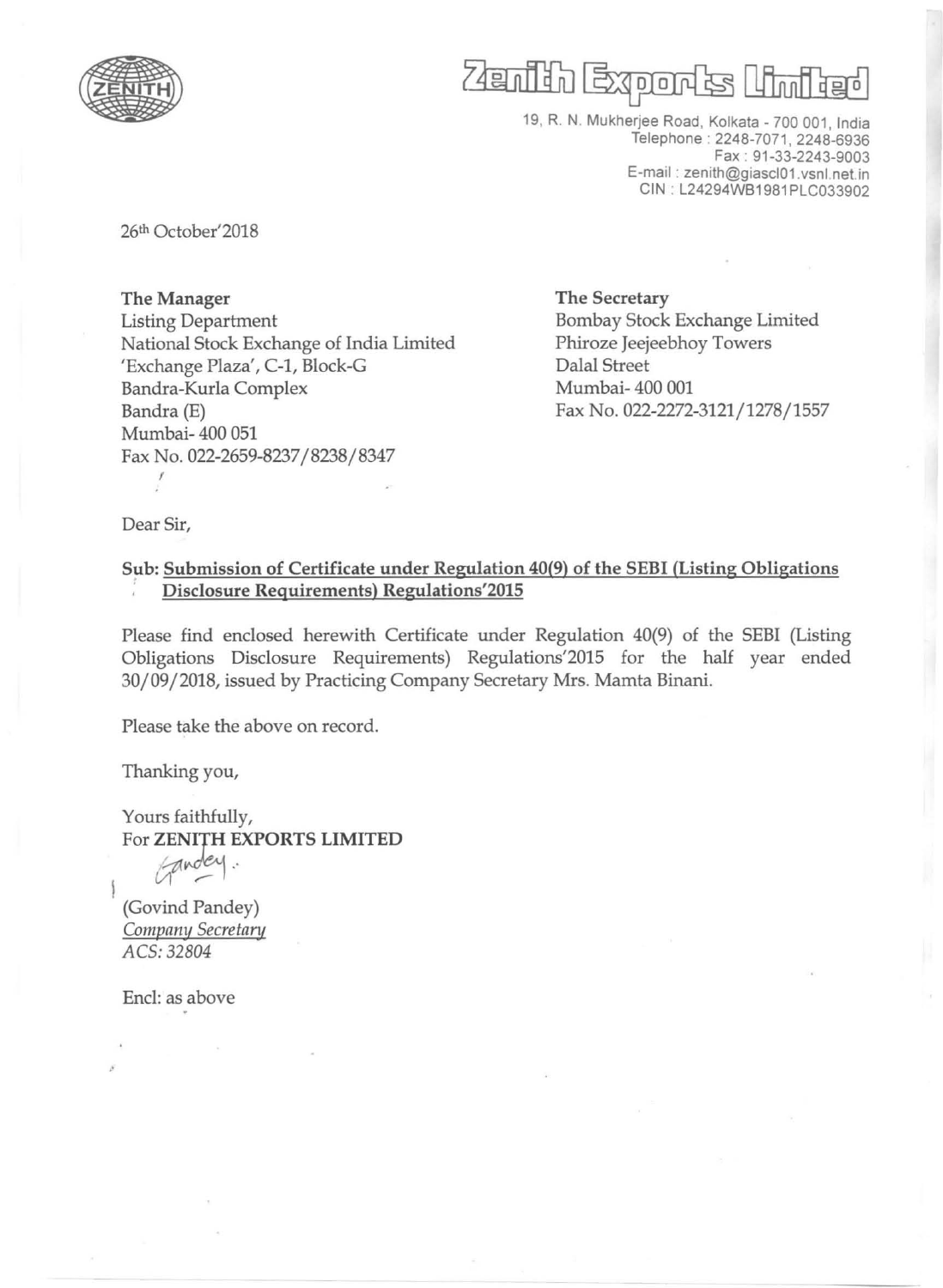

COMPANY SECRETARIES

The Secretary National Stock Exchange of India Limited Exchange Plaza, Fifth Floor Plot no.C/1, G Block Bandra Kurla Complex Bandra (East) Murnbai 400051

Date: 24.10.2018

The Secretary Bombay Stock Exchange Limited Phiroze Jeejeebhoy Towers, 17<sup>th</sup> Floor Dalal Street <u>Mumbai 400001</u><br>'

## **Sub: Regulation 40 (9) of the SEBI (Listing Obligations and Disclosure Requirements) Regulations, 201 5**

Please find enclosed herewith the Certificate (one copy) under Regulation 40 (9) of the SEBI (Listing Obligations and Disclosure Requirements) Regulations, 2015 of Zenith Exports Limited for the half year ended September, 2018.

Thanking you

Yours faithfully

Mamta Binani & Associates Practicing Company Secretaries

 $\mathfrak{h}$ ruita

Mamta Binani Senior Partner C.P. No. 2598 FCS No. 4525

 $\hat{\mathcal{S}}$ 





**Room No.6, 4th Floor, Commerce House, 2A. Ganesh Chandrs Avenue. Kolkats . 700013**   $E$  : mamtab@mamtabinani.com, mamtabinani@gmail.com, W : www.mamtabinani.com P : 33 2213 2045,4004 1650, M : 98310 99551, Follow me on [1] C In